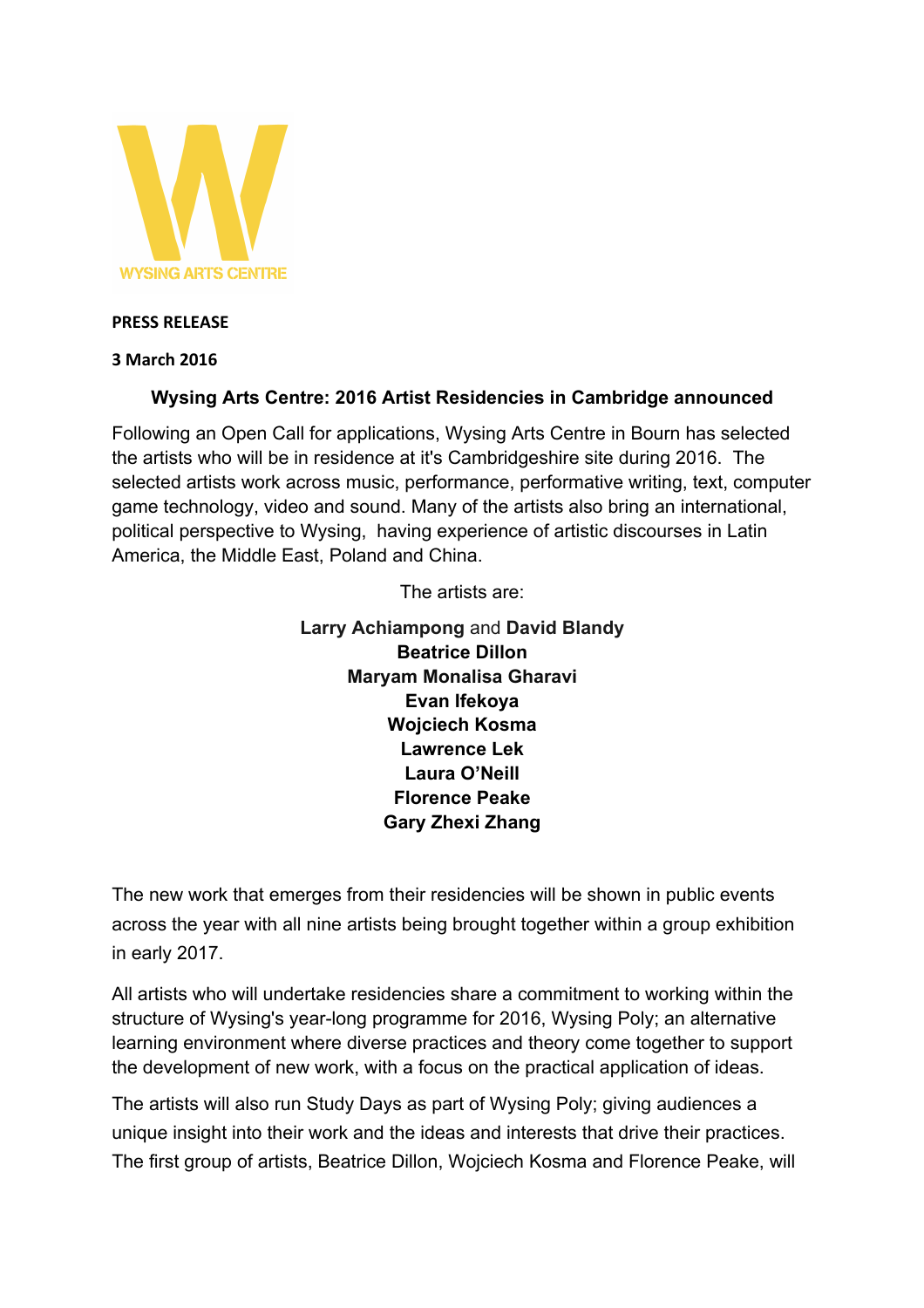relocate their homes and studios to Wysing on 4 April 2016, for eight weeks. Three further groups will visit for eight week periods before the end of the year.

Wysing Arts Centre Director, Donna Lynas, said, "We are delighted to be hosting these nine exciting artists across the coming 12 months. Each brings their own unique practice to Wysing for their residency and we look forward to sharing their ideas in our Study Days and events, and to seeing what emerges from each artist's time with us here."

Artists who have worked at Wysing in residencies over recent years, developing and making new work, include Ed Atkins, Anna Barham, Michael Dean, Cecile B Evans, Andy Holden, Gustav Metzger, Elizabeth Price, Charlotte Prodger, Laure Prouvost, James Richards and Cally Spooner.

More details on each resident artist for 2016 is as follows:

**Larry Achiampong** and **David Blandy** share an interest in popular culture and the post-colonial position; examining communal and personal heritage within their collaborative practice and using performance to investigate the self as a fiction. Achiampong and Blandy, as individual artists, have been exploring issues surrounding race and culture for many years, albeit from completely different cultural backgrounds. They have been collaborating as Biters and on the *Finding Fanon* series for over two years, resulting in a body of work including digital imagery, performance and video. Over the past three years, they have exhibited and performed internationally including at Fabrica, Brighton; Iniva, London; Modern Art Oxford; Spike Island, Bristol; ICI/Savvy Contemporary, Berlin, and have an upcoming exhibition at Tyneside Cinema, Newcastle. Their films are distributed by LUX and David Blandy is represented by Seventeen Gallery, London.

**Beatrice Dillon** is a producer, composer and musician. She has collaborated widely with a range of visual artists producing music and sound for film, performance and installation. Her recent releases 'Blues Dances', 'Face A/B' and 'Studies for Samplers and Percussion' (a collaborative LP with Rupert Clervaux) were selected for FACT, Juno Plus and Quietus' Best of 2015. Dillon has performed and DJ'd internationally across venues and galleries including Southbank, Barbican, Tate, ICA, Palais de Tokyo Paris, Lisson, Whitechapel, Center of Contemporary Art Geneva and MONA Tasmania amongst others. In 2014, Dillon was selected for Sound And Music's portfolio scheme. She's produced a host of acclaimed mixes for The Trilogy Tapes, Blowing Up The Workshop and Rinse FM etc and released a split cassette with Ben UFO on Wichelroede in February 2016. Beatrice presents a monthly show on London's NTS radio. She is currently working on a solo album plus various collaborations.

**Maryam Monalisa Gharavi** is an artist, writer, and theorist. She works with film, video, performance, photography, drawing, sound, text, and sculptural forms to explore the interplay between aesthetic and political valences in the public domain.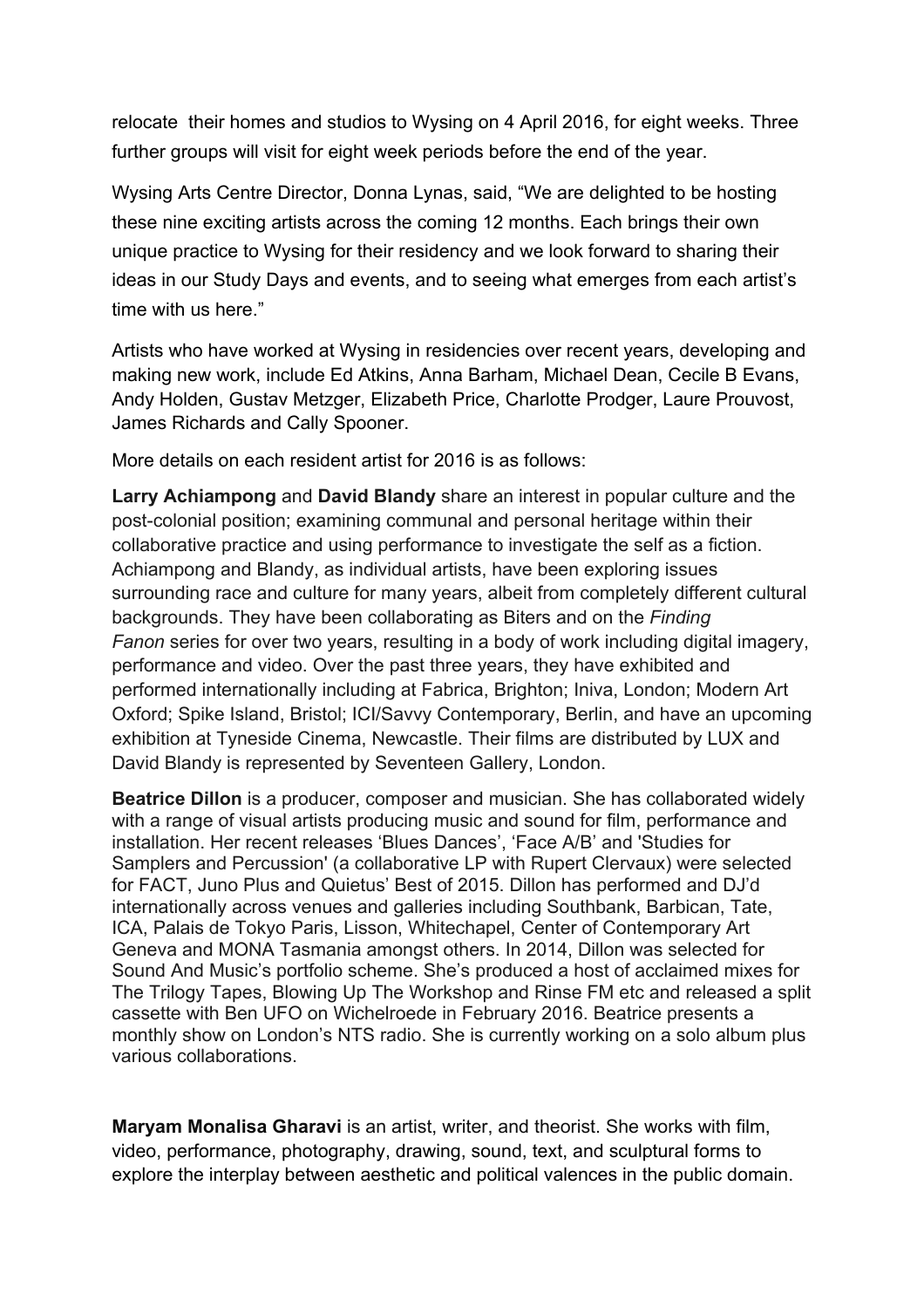Exhibitions and publications include Townhouse Gallery of Contemporary Art, Cairo; Museum of Fine Arts, Boston; Art Dubai; Mathaf: Arab Museum of Modern Art; Pacific Film Archive; Triple Canopy; EMPAC, New York; Women and Performance, The New Inquiry, The White Review, among others. She has been artist-in-residence at Delfina Foundation, London; Darat al Funun, Amman; and Mansion, Beirut. Forthcoming books include *American Letters* (Zer0) and a translation of Waly Salomão's *Algaravias: Echo Chamber* (Ugly Duckling Presse). In 2014-15 she was a postdoctoral Fulbright Fellow and Visiting Professor at Birzeit University. She is currently a Lecturer at Harvard University.

**Evan Ifekoya** is an interdisciplinary artist and educator, exploring the politicisation of culture, society and aesthetics. Evan's current work investigates the possibility of an erotic and poetic occupation using film, performative writing and sound, focused on co-authored, intimate forms of knowledge production and the radical potential of spectacle. Recent exhibitions include *normcore*, IAb, Bielefeld, Germany; *All Of Us Have A Sense Of Rhythm*, David Roberts Art Foundation, London; *Embodied Spaces*, FramerFramed, De Tolhuistuin, Amsterdam - both curated by Christine Eyene, Studio Voltaire OPEN, London and 30 years of the Future, Castlefield Gallery, Manchester (2014). Recent performances have taken place at David Roberts Art Foundation and Tate Modern, London as well as The Marlborough, Brighton and De Tolhuistuin, Amsterdam.

**Wojciech Kosma** explores multiple aspects of relationships and sociality, working within a performance framework and together with a number of close collaborators (performers, philosophers, choreographers, actors, scholars, sex workers and activists). The effects of this process are manifested both in the social realm and in artistic productions. Kosma's collaborations with Dylan Aiello, Dwayne Browne, Sjoerd Dijk, Brian Doose, Gordon Douglas, Ligia Lewis, Sofia Lomba, Ewa Majewska, Irene Moray, Timothy Murray, Paulita Pappel, Llewellyn Reichman, Yunuen Rhi, Ingrid Sattes, Jessica Lauren Elizabeth Taylor and Judith Vrancken were presented at Interstate Projects in New York; Chisenhale Gallery, London; Schinkel Pavillon in Berlin; Galerie Kamm, Berlin; Human Resources, Los Angeles; Transmission, Glasgow; Outpost, Norwich; LEAP, Berlin; and Muzeum Sztuki, Łódź among others. In 2015, Kosma was the recipient of Scholarship for Visual Arts awarded by the Berlin Senate and resident artist at Triangle in New York.

**Lawrence Lek** uses architectural fabrication and video game software to produce virtual worlds, video performances and immersive installations, often based on real places. His work deals with the uncanny experience of simulated presence, and how themes of desire, memory, power, and immortality drive our encounters within virtual realms. Lek's ongoing project Bonus Levels uses simulation as a site-specific medium to create utopian scenarios for cultural institutions. Lek is a graduate of the Cooper Union, New York, the Architectural Association, London and Trinity College, Cambridge. Recent projects include *Berlin Mirror,* KW Berlin; *Software, Hard Problem,* Cubitt Gallery; *The Uncanny Valley,* Wysing Arts Centre; *Unreal Estate,*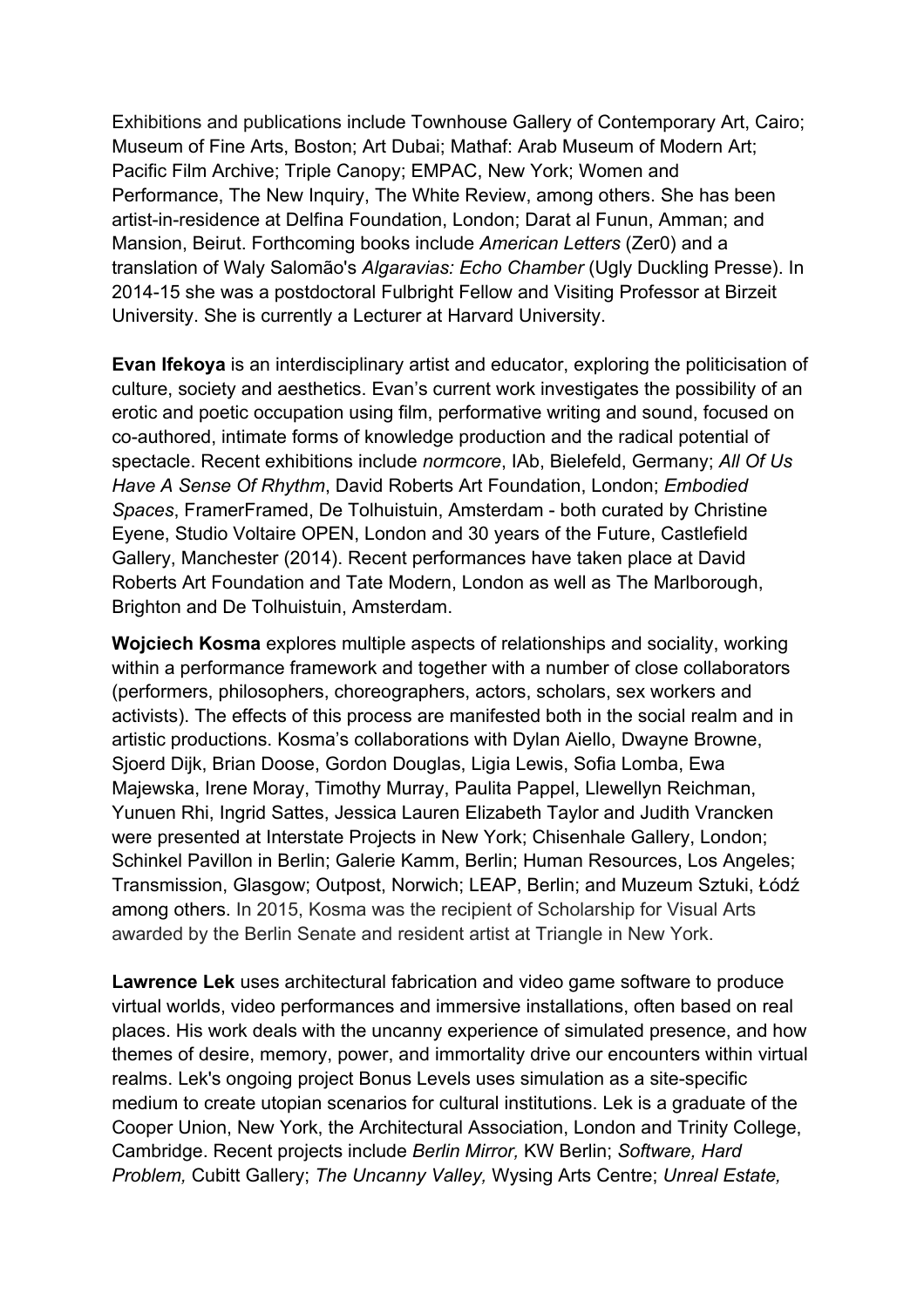Royal Academy; *Performance as Process,* Delfina Foundation; *Sky Line* for Art Licks Weekend 2014 Digital Commission; *Continental Drift,* Channel Normal; *Bodyscape* at Parasol Unit. Lek is a resident artist at The White Building and winner of the 2015 Dazed Emerging Artist Award and ICA/Tenderflix Artist Video Award.

**Laura O'Neill** is "a maker and a shaker, to which I question the act of looking". Past projects include Focal Point Gallery's Big Screen, Southend-on-Sea, 2016; *Bikini Wax*, Mexico City, 2015; ICA, London, 2015; Camden Art Centre, London, 2015; Baltic 39, Newcastle, 2014; Liverpool Biennale, 2014; Spike Island, Bristol, 2013 and a recent film commission from Mexico City Metro. She currently lives and works in Mexico City.

**Florence Peake's** practice encompasses visual art, dance and performance. Peake works with drawing, painting and sculptural materials combined with found, appropriated and fabricated objects placed in relationship to the moving body. Site and the placement of performance and audience, live and recorded text, as well as a well-developed sense of wit and humour, are key to her work. She has shown nationally and internationally, presenting work at the National Portrait Gallery, London; BALTIC, Gateshead; Hayward Gallery as part of *Mirrorcity*, London; David Roberts Art Foundation, London; Yorkshire Sculpture Park; Modern Art Oxford; Chapter Arts, Cardiff; the Harris Museum, Preston; and the Herbert Museum, Coventry.

**Gary Zhexi Zhang** is an artist and writer whose work is concerned with private and political narratives of the virtual. Recent screenings and exhibitions include *Would You Like Help* at EMBASSY Gallery, Edinburgh and Tenderflix Film Festival at ICA, London. He is a regular contributor to Frieze and Elephant magazines, and is currently studying for a Masters of Philosophy in Criticism and Culture at Cambridge University.

## **ENDS**

**For press information and images, please contact Nicola Jeffs – nicolajeffspr@gmail.com / 07794694754** 

- Artists are available for interview
- WYSING ARTS CENTRE, established in 1989, develops new ways to support artists and enables art and ideas to engage a wide range of people in unexpected ways. Wysing's large rural site near Cambridge comprises artists' studios, education and new media facilities, a gallery and project spaces, a 17<sup>th</sup> century farmhouse and outdoor sculptures and structures. Wysing offers a unique environment for art to be developed and presented; with an ongoing and innovative artistic programme of events, exhibitions, retreats and residencies, and a unique programme for young artists.